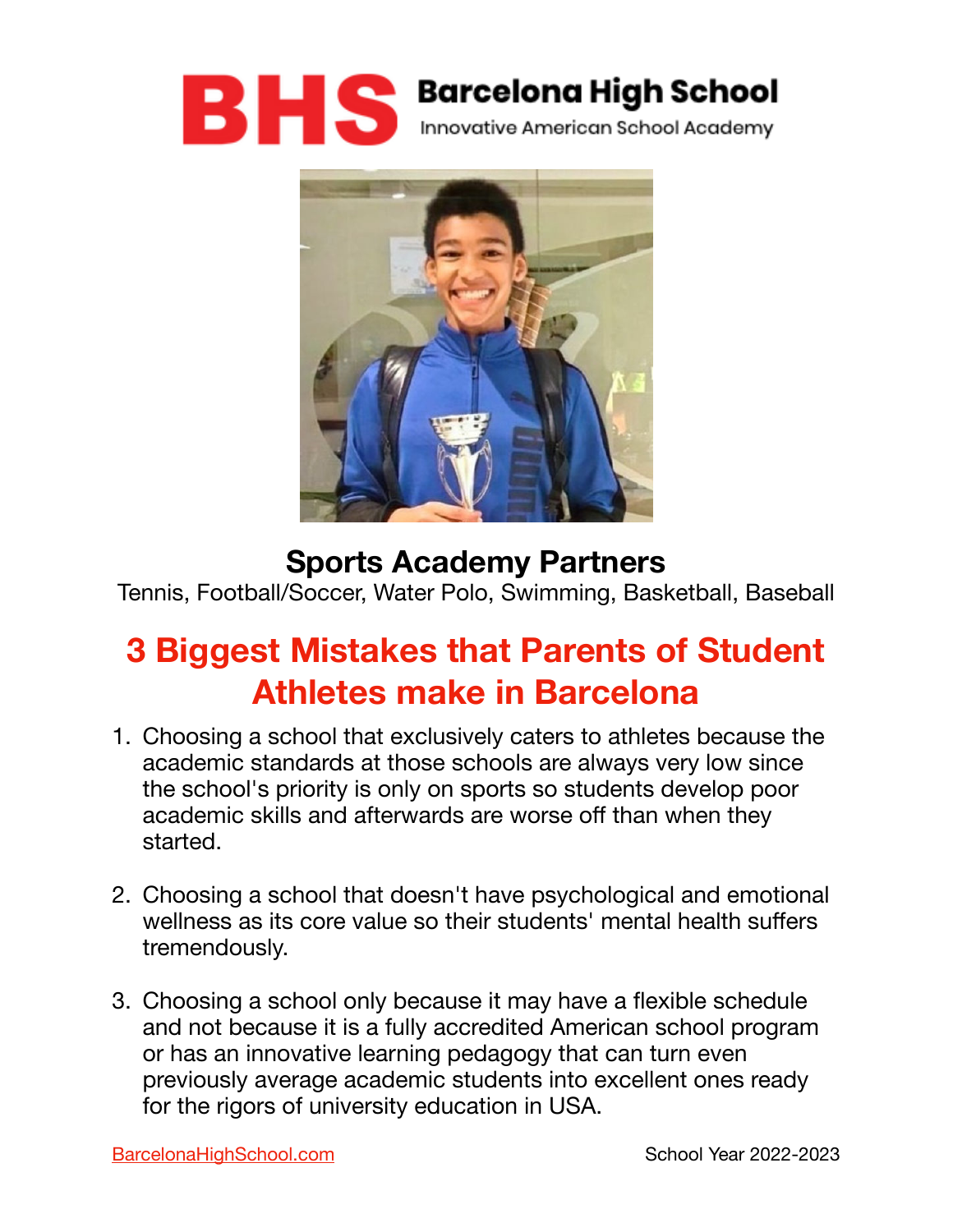## **Why Student Athletes Choose BHS?**

**[#1 Rated American School Program in Barcelona](https://bcn-life.com/expats-in-barcelona/f/best-secondary-american-schools-in-barcelona)** 

**[Fully Accredited Courses & O](https://www.barcelonahighschool.com/american-school-accreditation)fficial US High School Diploma** 

**Flexible Schedule** 

**Psychological & Emotional Wellness**

**Innovative Learning Pedagogy** 

**1-on-1 Academic Support** 

**Online Tutor Support** 

**Weekly Parent Academic Updates** 

**Central Location** 

**Family Away from Home** 

**Visa & Residency Assistance** 

**Housing Assistance** 

**NCAA Accredited Courses** 

**AP Courses** 

**SAT/ACT Prep Assistance** 

**USA University Scholarship Assistance**